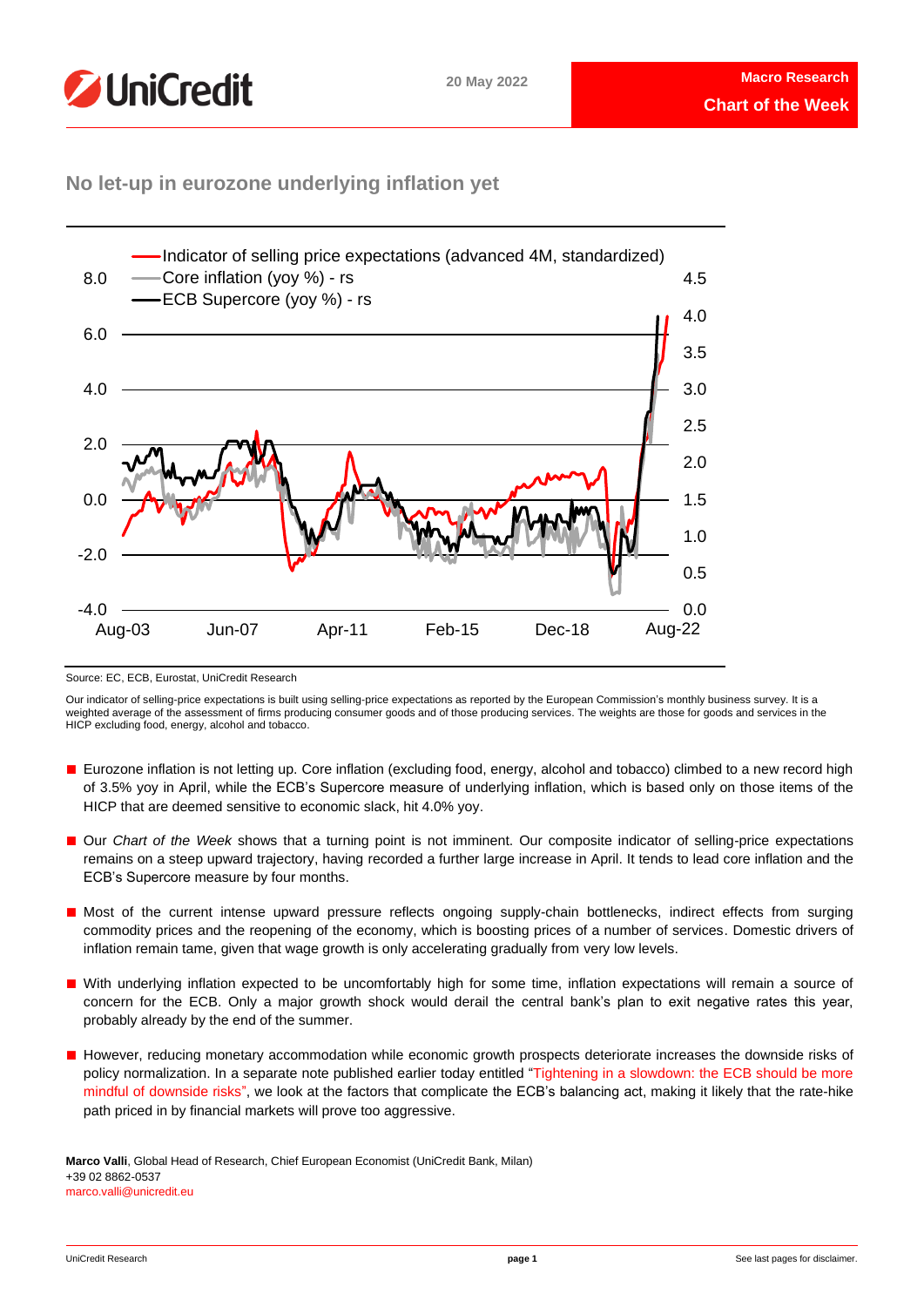

# **Legal Notices**

## **Glossary**

A comprehensive glossary for many of the terms used in the report is available on our website[: https://www.unicreditresearch.eu/index.php?id=glossary](https://www.unicreditresearch.eu/index.php?id=glossary)

## **Disclaimer**

Our recommendations are based on information obtained from or are based upon public information sources that we consider to be reliable, but for the completeness and accuracy of which we assume no liability. All information, estimates, opinions, projections and forecasts included in this report represent the independent judgment of the<br>analysts as of the date of the issue unless stated right not to update this information or to discontinue it altogether without notice. This report may contain links to websites of third parties, the content of which is not controlled by<br>UniCredit Bank. No liability is ass

This report is for information purposes only and (i) does not constitute or form part of any offer for sale or subscription of or solicitation of any offer to buy or subscribe for any<br>financial, money market or investment for any financial, money market or investment instrument or any security nor (iii) as marketing material within the meaning of applicable prospectus law . The investment possibilities discussed in this report may not be suitable for certain investors depending on their specific investment objectives and time horizon or in the context of their overall<br>financial situation. The investments di adverse effect on the value of investments. Furthermore, past performance is not necessarily indicative of future results. In particular, the risks associated with an investment in the financial, money market or investment instrument or security under discussion are not explained in their entirety.

This information is given without any warranty on an "as is" basis and should not be regarded as a substitute for obtaining individual advice. Investors must make their own determination of the appropriateness of an investment in any instruments referred to herein based on the merits and risks involved, their own investment strategy and their legal,<br>fiscal and financial position. As this docu of it shall form the basis of, or be relied on in connection with or act as an inducement to enter into, any contract or commitment whatsoever. Investors are urged to contact their bank's investment advisor for individual explanations and advice.

Neither UniCredit Bank AG, UniCredit Bank AG London Branch, UniCredit Bank AG Milan Branch, UniCredit Bank AG Vienna Branch, UniCredit Bank Austria AG, UniCredit Bulbank, Zagrebačka banka d.d., UniCredit Bank Czech Republic and Slovakia, ZAO UniCredit Bank Russia, UniCredit Bank Czech Republic and Slovakia Slovakia Branch,<br>UniCredit Bank Romania, UniCredit Bank AG New York Branch n (in negligence or otherwise) for any loss howsoever arising from any use of this document or its contents or otherwise arising in connection therewith.

This report is being distributed by electronic and ordinary mail to professional investors, who are expected to make their own investment decisions without undue reliance on this publication, and may not be redistributed, reproduced or published in whole or in part for any purpose.

This report was completed and first published on 20 May 2022 at 16:15.

## **Responsibility for the content of this publication lies with:**

## **UniCredit Group and its subsidiaries are subject to regulation by the European Central Bank**

a) UniCredit Bank AG (UniCredit Bank, Munich or Frankfurt), Arabellastraße 12, 81925 Munich, Germany, (also responsible for the distribution pursuant to §85 WpHG). Regulatory authority: "BaFin" – Bundesanstalt für Finanzdienstleistungsaufsicht, Marie-Curie-Str. 24-28, 60439 Frankfurt, Germany.

b) UniCredit Bank AG London Branch (UniCredit Bank, London), Moor House, 120 London Wall, London EC2Y 5ET, United Kingdom. Regulatory authority: "BaFin" –<br>Bundesanstalt für Finanzdienstleistungsaufsicht, Marie-Curie-Str. 2 regulatory status are available on request.

c) UniCredit Bank AG Milan Branch (UniCredit Bank, Milan), Piazza Gae Aulenti, 4 - Torre C, 20154 Milan, Italy, duly authorized by the Bank of Italy to provide investment services. Regulatory authority: "Bank of Italy", Via Nazionale 91, 00184 Roma, Italy and Bundesanstalt für Finanzdienstleistungsaufsicht, Marie-Curie-Str. 24-28, 60439 Frankfurt, Germany.

d) UniCredit Bank AG Vienna Branch (UniCredit Bank, Vienna), Rothschildplatz 1, 1020 Vienna, Austria. Regulatory authority: Finanzmarktaufsichtsbehörde (FMA), Otto-Wagner-Platz 5, 1090 Vienna, Austria and subject to limited regulation by the "BaFin" – Bundesanstalt für Finanzdienstleistungsaufsicht, Marie-Curie-Str. 24-28, 60439<br>Frankfurt, Germany. Details about the extent of our reg

e) UniCredit Bank Austria AG (Bank Austria), Rothschildplatz 1, 1020 Vienna, Austria. Regulatory authority: Finanzmarktaufsichtsbehörde (FMA), Otto-Wagner-Platz 5, 1090 Vienna, Austria

f) UniCredit Bulbank, Sveta Nedelya Sq. 7, BG-1000 Sofia, Bulgaria. Regulatory authority: Financial Supervision Commission (FSC), 16 Budapeshta str., 1000 Sofia, Bulgaria g) Zagrebačka banka d.d., Trg bana Josipa Jelačića 10, HR-10000 Zagreb, Croatia. Regulatory authority: Croatian Agency for Supervision of Financial Services, Franje Račkoga 6, 10000 Zagreb, Croatia

h) UniCredit Bank Czech Republic and Slovakia, Želetavská 1525/1, 140 92 Praga 4, Czech Republic. Regulatory authority: CNB Czech National Bank, Na Příkopě 28, 115 03 Praga 1, Czech Republic

i) ZAO UniCredit Bank Russia (UniCredit Russia), Prechistenskaya nab. 9, RF-119034 Moscow, Russia. Regulatory authority: Federal Service on Financial Markets, 9 Leninsky prospekt, Moscow 119991, Russia

j) UniCredit Bank Czech Republic and Slovakia, Slovakia Branch, Šancova 1/A, SK-813 33 Bratislava, Slovakia. Regulatory authority: CNB Czech National Bank, Na Příkopě 28, 115 03 Praha 1, Czech Republic and subject to limited regulation by the National Bank of Slovakia, Imricha Karvaša 1, 813 25 Bratislava, Slovakia. Regulatory authority: National Bank of Slovakia, Imricha Karvaša 1, 813 25 Bratislava, Slovakia

k) UniCredit Bank Romania, Bucharest 1F Expozitiei Boulevard, 012101 Bucharest 1, Romania. Regulatory authority: National Bank of Romania, 25 Lipscani Street, 030031, 3rd District, Bucharest, Romania

l) UniCredit Bank AG New York Branch (UniCredit Bank, New York), 150 East 42nd Street, New York, NY 10017. Regulatory authority: "BaFin" – Bundesanstalt für Finanzdienstleistungsaufsicht, Marie-Curie-Str. 24-28, 60439 Frankfurt, Germany and New York State Department of Financial Services, One State Street, New York, NY 10004-1511 Further details regarding our regulatory status are available on request.

### **ANALYST DECLARATION**

The analyst's remuneration has not been, and will not be, geared to the recommendations or views expressed in this report, neither directly nor indirectly.

All of the views expressed accurately reflect the analyst's views, which have not been influenced by considerations of UniCredit Bank's business or client relationships.

### **POTENTIAL CONFLICTS OF INTERESTS**

You will find a list of keys for company specific regulatory disclosures on our websit[e https://www.unicreditresearch.eu/index.php?id=disclaimer.](https://www.unicreditresearch.eu/index.php?id=disclaimer)

**RECOMMENDATIONS, RATINGS AND EVALUATION METHODOLOGY** 

You will find the history of rating regarding recommendation changes as well as an overview of the breakdown in absolute and relative terms of our investment ratings, and a note on the evaluation basis for interest-bearing evaluation basis for interest-bearing securities on our website https://www.unicreditresearch.eu

**ADDITIONAL REQUIRED DISCLOSURES UNDER THE LAWS AND REGULATIONS OF JURISDICTIONS INDICATED**

You will find a list of further additional required disclosures under the laws and regulations of the jurisdictions indicated on our website [https://www.unicreditresearch.eu/index.php?id=disclaimer.](https://www.unicreditresearch.eu/index.php?id=disclaimer) 

E 20/1